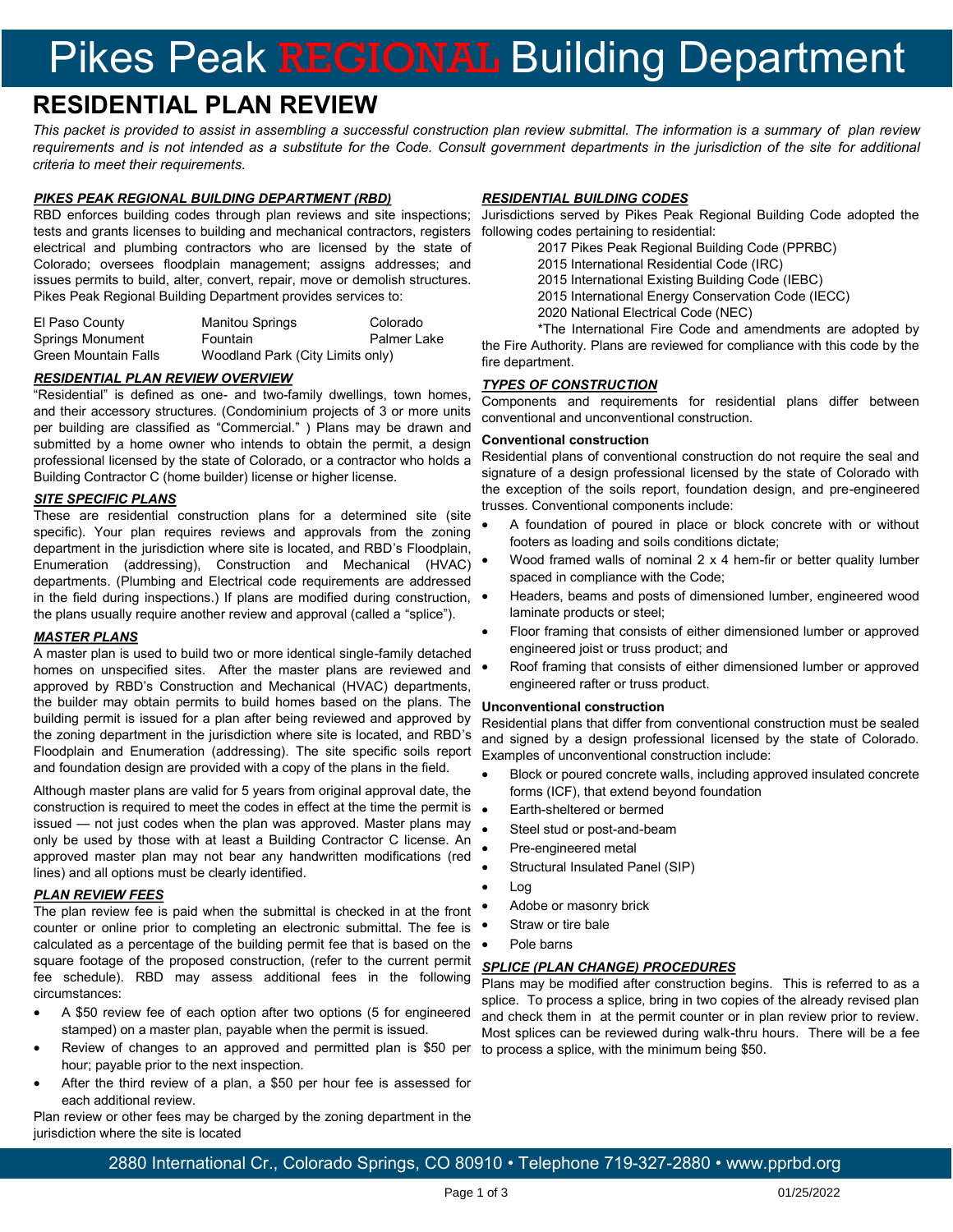# **PREPARING THE RESIDENTIAL PLAN PACKAGE**

One complete plan is required. After approval and the permit is issued, the permit must be provided. Contact Regional Building Department to verify all plan will be scanned and the original returned to the permit holder. You must requirements prior to permitting. keep the plan on the building site at all times and accessible to the inspectors. Electronic submittals will need to be printed and on the building site at all times and accessible to the inspectors. The scanned image will be retained at Pikes Peak Regional Building Department.

# *LABELING EACH PLAN SHEET*

*The following information is important for each sheet of your plans package*:

- Builder's name, address, phone numbers
- Architect, Engineer and Design Professionals' names, addresses, phone numbers
- Accurate and complete address of the building site
- Master plan number (if applicable)

# *DRAWINGS*

The plan must be in a clear and legible format on substantial paper, plastic or fabric material, or electronic means as approved by the Regional Building Official. With the exception of the site plan, plans are drawn to a scale no smaller than  $1/8$  inch = 1 foot,  $(1/4$  inch = 1 foot is preferred). Lettering must be no smaller than 1/8 inch in height. Clarity is important for accurate review and transfer of plans to public record. Plans that do not meet these criteria can be rejected.

# *ATTACHMENTS*

*Staple the following items to your plans*:

- Manufactured trusses used for the roof frame: Attach the truss manufacturer's shop drawings sealed and signed by an engineer currently licensed by the state of Colorado. (Exception for Master Plans: manufacturer's shop drawings will be accepted with the plan or in a separate three-ring binder in consideration of multiple options that may be present.)
- International Energy Conservation Code Certificate or REScheck printout
- Residential HVAC Equipment Certificate
- Duct layouts with associated calculations

*All forms are available at www.pprbd.org*

# *DIMENSIONS*

Dimensions (stated in English units) must be noted on all floor plans, elevations and sections. The conventional method for stating dimensions of openings is foot-inch by foot-inch for doors and windows. State any variation from this format on your plans for accurate measurement conversion.

# *CHECKING IN PLANS FOR REVIEW*

Before checking in plans for review, make certain all information is included and accurate. Plans cannot be amended until the conclusion of the review process that includes the above governmental departments. Incomplete or inaccurate information will require correcting and resubmitting plans for another review which will cause a delay.

# *RESUBMITTAL PROCEDURES*

Plans are required to go through the entire initial review process before they can be checked back out to the applicant. Once that initial review has occurred, the applicant will need pick the plans up from our office. If corrections are needed in order the complete the plan approval, the corrections can either be done as markups or page replacements. If the corrections needed are minor and can be done with a handwritten note, the DESIGN PROFESSIONAL OF RECORD can make the change then date and initial the change on the existing sheet. If the correction warrants a page replacement, the new page is to be inserted into the plan set and the old page removed. ALL old pages are to be returned with the corrected set upon plan resubmittal, regardless of the reason the page was replaced. This procedure is to occur PRIOR to the plan being resubmitted

# *PERMITTING*

In order to obtain the permit once the plans are approved, additional documentation may be required. For new homes, a tap fee receipt or septic

# **PLAN REVIEW DEPARTMENTS**

Contact information is listed in the typical order of the review process, and includes most departments. After plans are submitted for review, you may track the progress on our web site, under PLAN CHECK, by the assigned plan number or project address.

| <b>DEPARTMENT</b>                              | <b>PHONE</b> | <b>WEB</b>                   |  |  |
|------------------------------------------------|--------------|------------------------------|--|--|
| <b>Pikes Peak Regional Building Department</b> |              |                              |  |  |
| <b>Plan Review</b>                             | 719-327-2880 | www.pprbd.org                |  |  |
| Enumeration                                    | 719-327-2960 | www.pprbd.org                |  |  |
| Floodplain Management                          | 719-327-2889 | www.pprbd.org                |  |  |
| Elevators (if app)                             | 719-327-2880 | www.pprbd.org                |  |  |
| <b>Development Services (Zoning)</b>           |              |                              |  |  |
| Colorado Springs DRE                           | 719-385-5982 | www.coloradosprings.gov      |  |  |
| El Paso County Dev. Serv.                      | 719-520-6300 | www.co.elpasoco.com          |  |  |
| Fountain Planning & Zoning                     | 719-322-2028 | www.fountaincolorado.org     |  |  |
| <b>Green Mountain Falls</b>                    | 719-684-9414 | www.gmfco.us                 |  |  |
| Manitou Springs Planning                       | 719-685-4398 | www.manitousprings_co.gov    |  |  |
| <b>Monument Planning</b>                       | 719-481-2954 | www.townofmonument.net       |  |  |
| Palmer Lake                                    | 719-481-2953 | www.ci.palmer_lake.co.us     |  |  |
| <b>Woodland Park Planning</b>                  | 719-687-5202 | http://city-woodlandpark.org |  |  |
| Fire Authority*                                |              |                              |  |  |
| Colorado Springs                               | 719-385-5982 | www.coloradosprings.gov      |  |  |
| NE Teller (Woodland Park)                      | 719-687-1866 | www.netellerfire.org         |  |  |
| Engineering                                    |              |                              |  |  |
| Colorado Springs                               | 719-385-5979 | www.coloradosprings.gov      |  |  |
| El Paso County                                 | 719-520-6460 | www.co.elpasoco.com          |  |  |
| Health (septic)                                |              |                              |  |  |
| El Paso County Heath Dept. 719-578-3199 #3     |              | www.co.elpasoco.com          |  |  |

# HEASepticinfo@elpasoco.com

### **Utilities\***

.

| Colorado Springs Utilities             |              |             |
|----------------------------------------|--------------|-------------|
| <b>Applications and Permits</b>        | 719-668-8111 | www.csu.org |
| <b>Gas/Electrical Division</b>         | 719-668-8259 | www.csu.org |
| Wastewater and Water Div. 719-668-8259 |              | www.csu.org |

\**Suburban communities located outside of the city of Colorado Springs are served by several different utility providers and fire districts. Please call the appropriate phone number listed above under "Zoning" for information. Links to most cities and townships served by Regional Building Department are also available on our web site.*